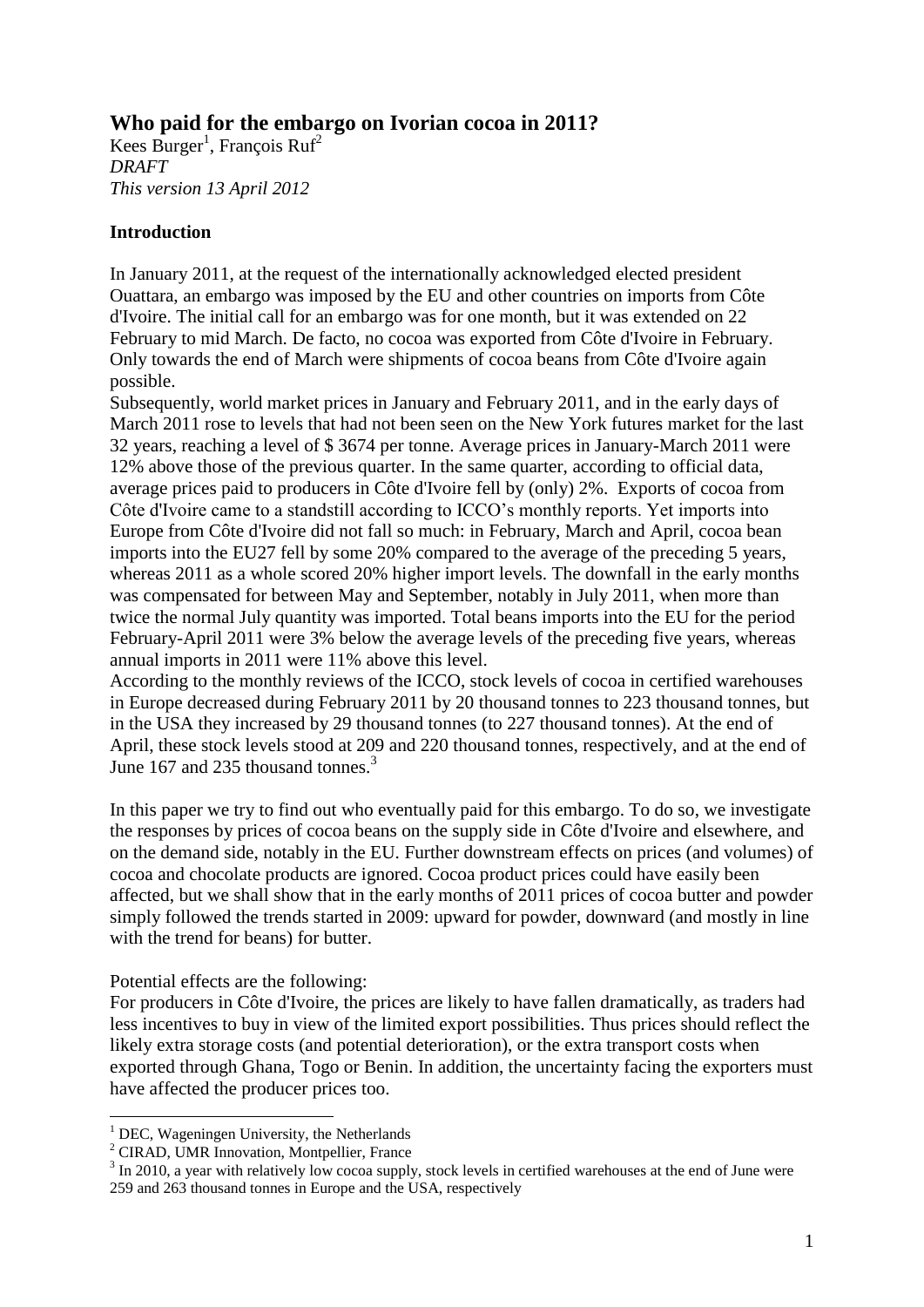Producers in other countries may have temporarily benefitted, provided the higher world market prices are transmitted to them.

Cocoa processors faced temporarily higher prices for beans that (apparently) could hardly be translated into higher prices for cocoa products. They would typically pay these higher prices in order to secure sufficient supply to their processing plants. Demand for their products may have been enhanced by the reduction in exports of cocoa products from Côte d'Ivoire, but they themselves faced a reduced supply of beans.

# **1. World market**

Monthly world market prices typically do not reflect demand and supply in the normal sense of economic models. The monthly production, or the monthly consumption do not directly feature among the factors that influence prices. The prices are established at futures markets and mostly reflect expectations held by stockholders and other stakeholders, including pure speculators, about future developments in the market. To the extent that monthly data on production and consumption influence these expectations they do play a role. We give a simple model to reflect this.

Monthly demand for cocoa beans by the cocoa processing sector can be represented by an error-correction model in which this month's demand can deviated from the long-run requirements in response to current prices but at the cost of a stronger urge to return to the long-run path in later months. The long-run demand for cocoa products typically depends on demand for chocolate products and other final products containing cocoa.

In its simplest form, the equation would read

(1) 
$$
\Delta y_t = b_0 - b_1 \Delta p_t - b_2 (y_{t-1} - \overline{y_t})
$$

where  $y_t$  stands for demand for beans in month *t*,  $p_t$  for its price and  $\overline{y_t}$  for the long-run level of monthly demand, as expected in month *t*.

Prospects for demand are closely followed in the trade literature, exchange rates matter, and above all, income developments are an important factor for final demand for products containing cocoa. In the period of the embargo, the outlook for demand for chocolate was not particularly strong in Europe, due to the financial crisis, but somewhat better in the USA and in emerging economies. The latter countries typically exert a greater demand for cocoa powder than for cocoa butter. Long-run demand for cocoa products is sensitive to prices but cocoa prices form only a small part of the final consumer costs of the products. Seasonal factors matter for demand, as demand in the Christmas and Easter periods is typically higher, but production for these periods is normally spread over many months.

On the supply side, the exporters from countries other than Côte d'Ivoire, face a similar situation in the sense that their long-run supply is dictated by the trees, the age structure thereof, weather conditions and by the local prices, linked to the world market prices via exchange rates and affected by trade policies.

The short-run export supply depends on the timing of the month in the harvesting season, and will eventually, and cumulatively, equal annual supply. There is normally a stock of cocoa waiting, or on its way to be exported. Whatever they supply in excess of the long-run (monthly) supply, must at some point be compensated by less supply later-on. Thus the same error-correction mechanism is in place. Again, in a basic form: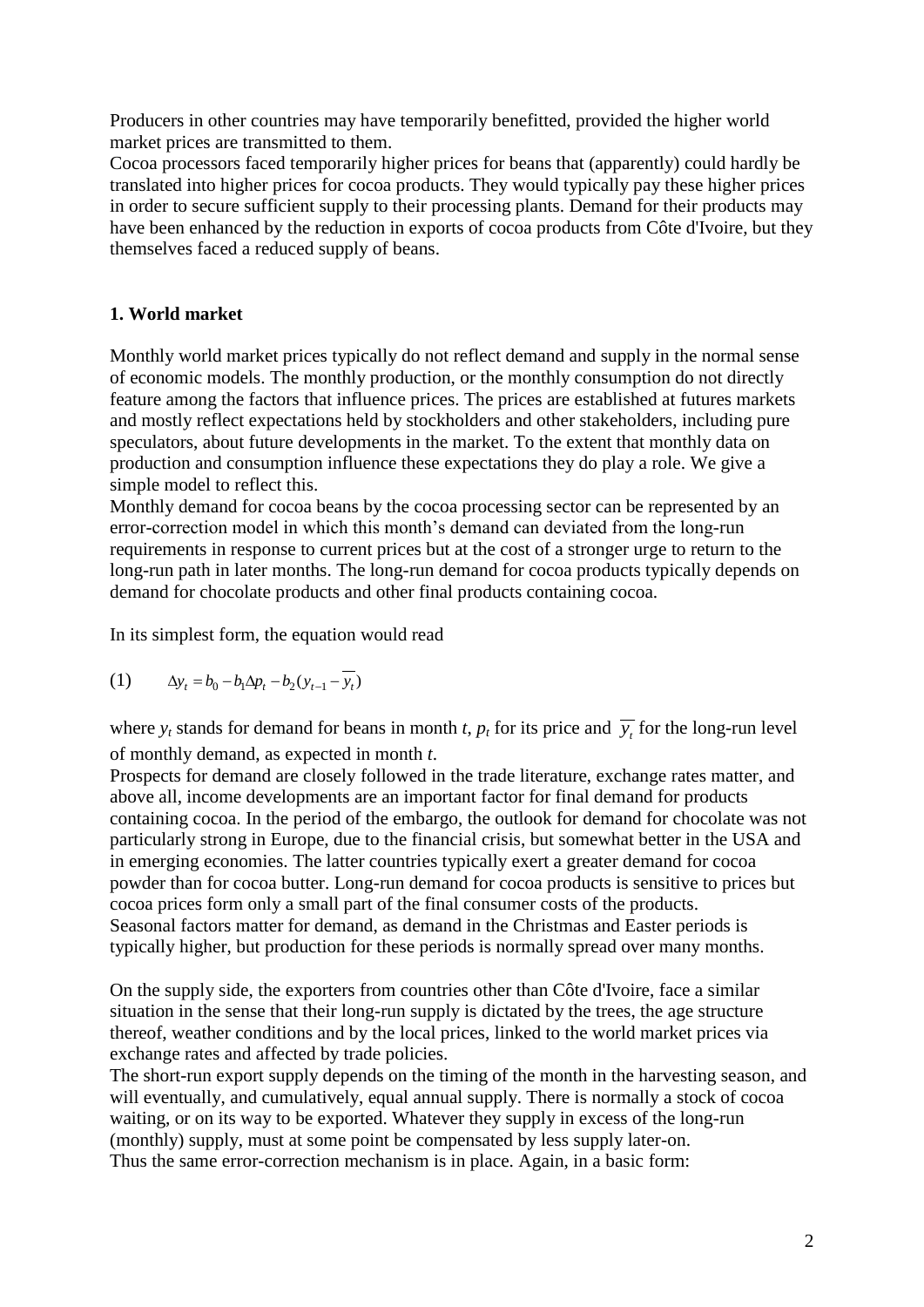(2) 
$$
\Delta x_t = a_0 + a_1 \Delta p_t - a_2 (x_{t-1} - \overline{x_t})
$$

where *x* stands for supply.

A monthly price change results from confronting demand and supply. The monthly changes in demand and supply need not be equal in every month but should do so in the long run. Hence we should have  $\Delta x_t = \Delta y_t + \varepsilon_t$ , so that for the change in prices an expression results

(3) 
$$
\Delta p_t = \frac{b_0 - a_0 - b_2(y_{t-1} - \overline{y_t}) + a_2(x_{t-1} - \overline{x_t}) + \varepsilon_t}{a_1 + b_1}
$$

Equation (3) shows that prices go up by more if

- a) the long-run demand prospects improve or the long-run outlook for supply deteriorates
- b) previous deviations from the long-run demand (supply) are greater (smaller)
- c) a sudden increase in demand or decrease in supply takes place

The continuously changing outlook for demand and the emerging insights into the yearly supply from major producing countries thus have an impact on the monthly prices and so does the extent to which the recent monthly demand or supply is in line with this outlook. Over the months, the long-run outlook changes: more and more data become available on the production of the cocoa, fundamentals behind demand develop over time etc. Such news affects monthly prices. An improvement in the outlook for production, for example, causes  $\bar{x}$ 

to rise, depressing the price in proportion to the extent that recent supply  $x_{t-1}$  did not reflect this.

The embargo amounts to a sudden drop in the short-term supply without so much affecting the long-run outlook. In fact, in 2011, the supply outlook evolved more and more into the positive, with high levels of production recorded for Ghana and Côte d'Ivoire, and a somewhat lower production in Indonesia. That is, the  $\overline{x}_t$  variable gradually became higher, by itself exerting a negative effect on the price.

The short-term drop in supply, amounting to a temporary fall in  $a<sub>0</sub>$ , pushes up the prices, and thereby – via equation  $(1)$  – lowers the change in demand. For the next period, we should therefore expect to have a lower (or more negative) deviation between actual and long-run demand which would translate into higher price changes in period *t+1*. These higher prices normally encourage higher levels of supply and reduce the deviation between actual and longrun supply. If – as in our case – the temporary drop in supply continues for another month, prices may still go up. After the embargo ends, it is the balance of the effects of the two deviations (on the demand side and on the supply side) that determines the direction of the price change. There is some cumulative 'recovery' demand, as well as a cumulated deviation between recent and long-term supply, and there is the cumulated stock in Côte d'Ivoire, waiting to be supplied. The resulting effect of these forces on the prices is likely to be negative. Note, that this negative effect is largely the result of the expectation that more supply is forthcoming, *because* little was offered in the previous months (and the long-run supply outlook assumedly remained the same).

#### **2. Domestic market in Côte d'Ivoire**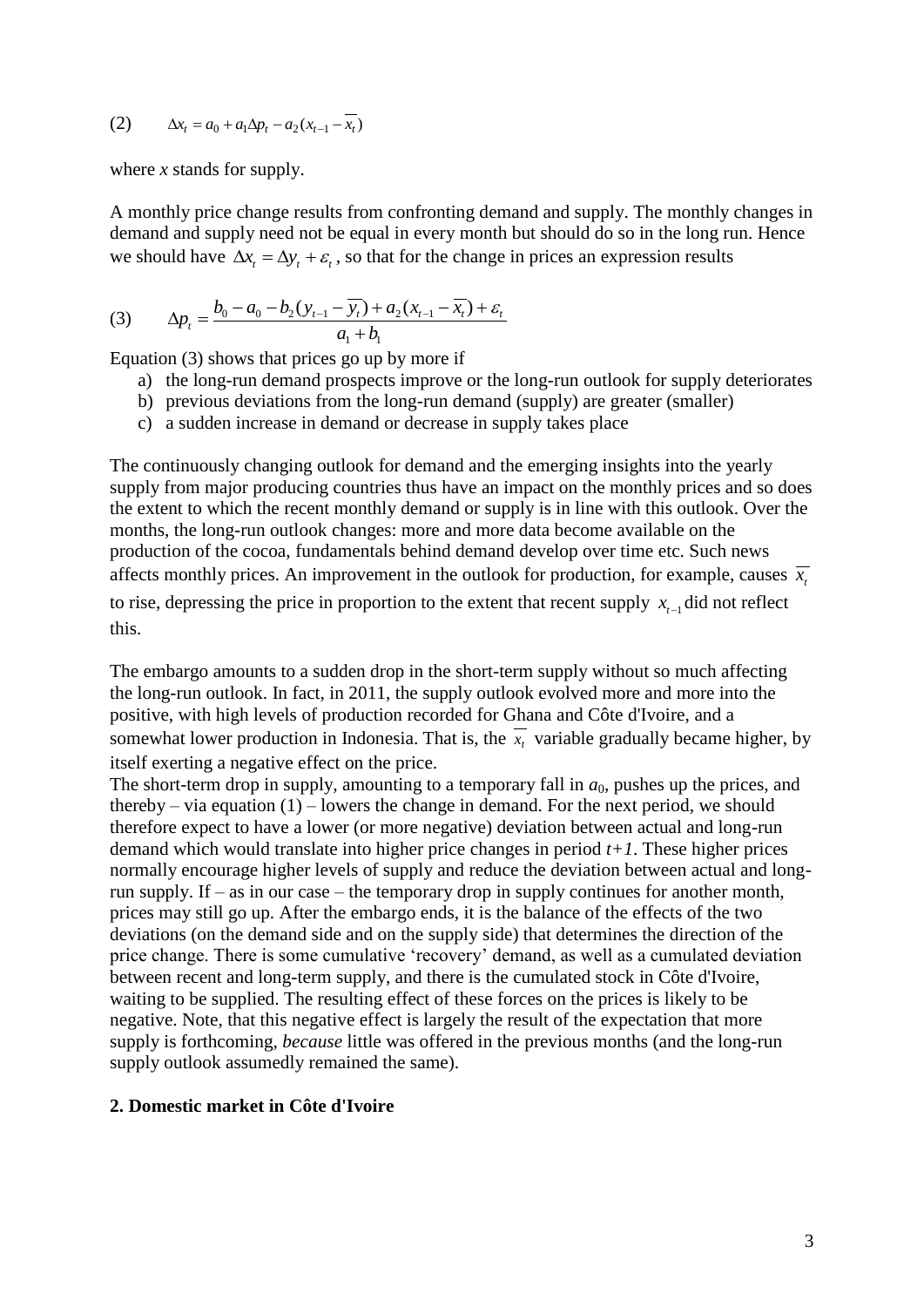The price that producers in Côte d'Ivoire receive for their cocoa is in normal times directly linked to the world market price, although with a large, and rather variable wedge formed by taxes and levies and costs of transportation etc.

How should producer prices respond to an embargo? We answer this question by looking a the position of a trader. Suppose traders normally face transport and other costs of *r* per kg. Assume for simplicity that transport takes a month and that cocoa collected in month *t* can be exported in month  $t+1$ . The trader can hold stocks but incurs costs equal to  $z_t^c$  $z_t^c$  where  $z_t$  is the level of stocks at the start of the month *t* and c is the exponent, with c>1. The trader then makes a profit equal to

*c*  $t_t - t$  $p_t y_t - p_t^b x_t - z_t^c - rx_t$ 

or

(4) *t c*  $\mathbf{y}_t - \mathbf{x}_{t-1} + \mathbf{x}_{t-1} - \mathbf{y}_t$  $p_t y_t - p_t^b x_t - (z_{t-1} + x_{t-1} - y_t)^c - rx_t,$ 

*t*

that is: profits equal revenues (at price  $p_t$ ) minus expenditures on purchases (at price  $p_t^b$ ) minus storage costs and transport costs.

A quantity that is bought in the previous month, if met by an equal volume sold this month, does not affect stock levels. If more was bought than is sold, stocks increase and these additional costs should be met by higher margin between the buying price and the selling price. The marginal contribution of extra purchases of cocoa in month *t* to the profits over time thus depends on the expectation as to when this quantity can be sold. Sales in period  $t+1$ contribute to profits according to:

(5) 
$$
\frac{\partial profit}{\partial y_{t+1}} = p_{t+1} + cz_{t+1}^{c-1}
$$

That is, every kilogram sold brings in  $p_{t+1}$  plus the marginal reduction in storage costs. Every kilogram bought in month *t* adds to the profits:

(6) 
$$
\frac{\partial \text{profit}}{\partial x_t} = -p_t^b - r - cz_{t+1}^{c-1} - \text{pos}(1 - \frac{y_{t+1}}{x_t})cz_{t+2}^{c-1} - \dots
$$

Here, the expression  $pos(1-y_{t+1}/x_t)$  equals the share of  $x_t$  which is not sold in  $t+1$ , and is equal to the value of 0 if all (or more) is sold.

Equation (6) shows that extra purchases bring extra costs equal to the buying price plus transport cost plus marginal addition to the stocks plus (in case not all can be sold) the marginal storage costs one month later. If the quantity  $x_t$  is not even sold by then, further storage costs are attributed to this purchase.

Comparison of (5) and (6) shows that if all is sold the next month, the buying price should be equal to the selling price minus *r*. In periods where more is bought than can be sold immediately, storage costs enter the margin between selling and buying prices and the latter will fall relative to the relevant world market price. Relevant prices here are the prices in the month in which the original quantity is sold; hence if it can only be sold two month later, than it is this price in  $t+3$  that forms the point of reference.

To reflect the embargo conditions, purchases in month *t* (with embargo) cannot be expected to be sold in the next month, so that the balance of selling and buying price should now also account for the marginal storage costs for one month. If the embargo is expected to last longer than a month, the buying price falls by another month's marginal storage costs, which will be even higher if the stocks meanwhile have grown.

Cocoa producers may respond to lower prices by producing less. For annual production levels, there is ample evidence of a small, but positive, price elasticity, but for monthly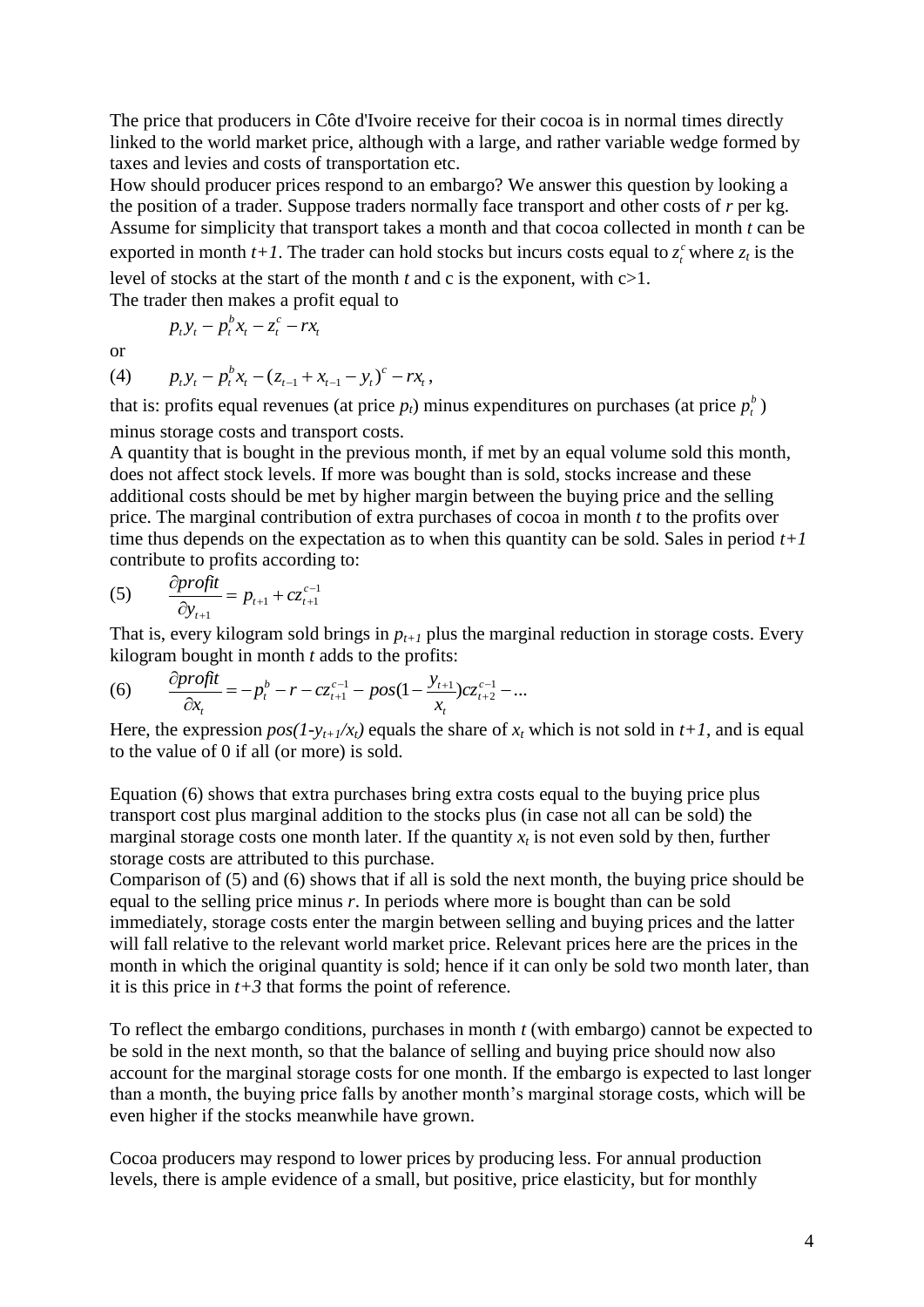reactions no such reference exists. Farmers are likely to harvest less if prices are low, by spending less effort on harvesting, and on harvesting timely. The months that are relevant here, however, form the end of the major harvesting season, and while this makes responses to price falls more likely, no large volumes of cocoa production are involved.

## **3. Combining domestic and world market**

The onset of the embargo in January 2011, could have an upward effect on the world market prices according to (3), possibly followed by another upward shift in the second month when the embargo continued. Upon the ending of the embargo, the expectation that supply would compensate for the earlier shortfall, may cause lower-than-average prices even though this was combined with higher recovery demand (due to the price-induced reductions in shortterm demand). In the case of 2011, this was also influenced by the emerging recognition of a fairly large crop for the cocoa year 2010-2011.

Domestically in Côte d'Ivoire, prices paid to producers should have fallen initially by the storage costs for one month, but taken relative to the post-embargo price. This price is, *ceteris paribus*, lower than the pre-embargo price because of the higher expected supply by then. If more time elapses before the purchased cocoa can be sold, more storage costs *and* lower postembargo prices exert a further downward pressure on the prices.

Of course, Ivorian producers can respond to this, and reduce their harvesting labour. This will mitigate the expectations for larger post-embargo supply. On the other hand, producers in countries where the higher (embargo-period) prices are transmitted to them will increase their supply. This makes up for some of the short-fall during the embargo, but is also likely to add to the post-embargo glut.

The possible income effects of the embargo consist of

- higher costs to processors during the embargo, compensate by lower costs later-on
- higher revenues to international stockholders (perhaps combined with lower storage costs) during the embargo, compensated by lower revenues (and possibly higher storage costs) later-on
- higher revenues for producers outside Côte d'Ivoire during the embargo and lower prices later-on, to the extent that prices are transmitted
- higher costs to traders within Côte d'Ivoire during the embargo until stocks returned to normal levels, but possibly largely compensated by lower buying prices
- lower revenues of producers in Côte d'Ivoire, to the extent that higher storage costs and bleaker price-outlook are reflected in the prices they received during the embargo; afterwards their prices did not recover fully as the world market price was lower by then due to the extra supply.

Theoretically, therefore, we see that the embargo likely hurt producers and traders within Côte d'Ivoire most; it could lead to a temporary hump in costs for processors but followed by a (similar?) dip; and could mean a small boon for those who held international stocks at the onset of the embargo and producers outside Côte d'Ivoire.

# **4. Confronting theory with empirics**

For the calculation of possible effects on the demand side, and of what could be the expected post-embargo price, we first turn to the world market.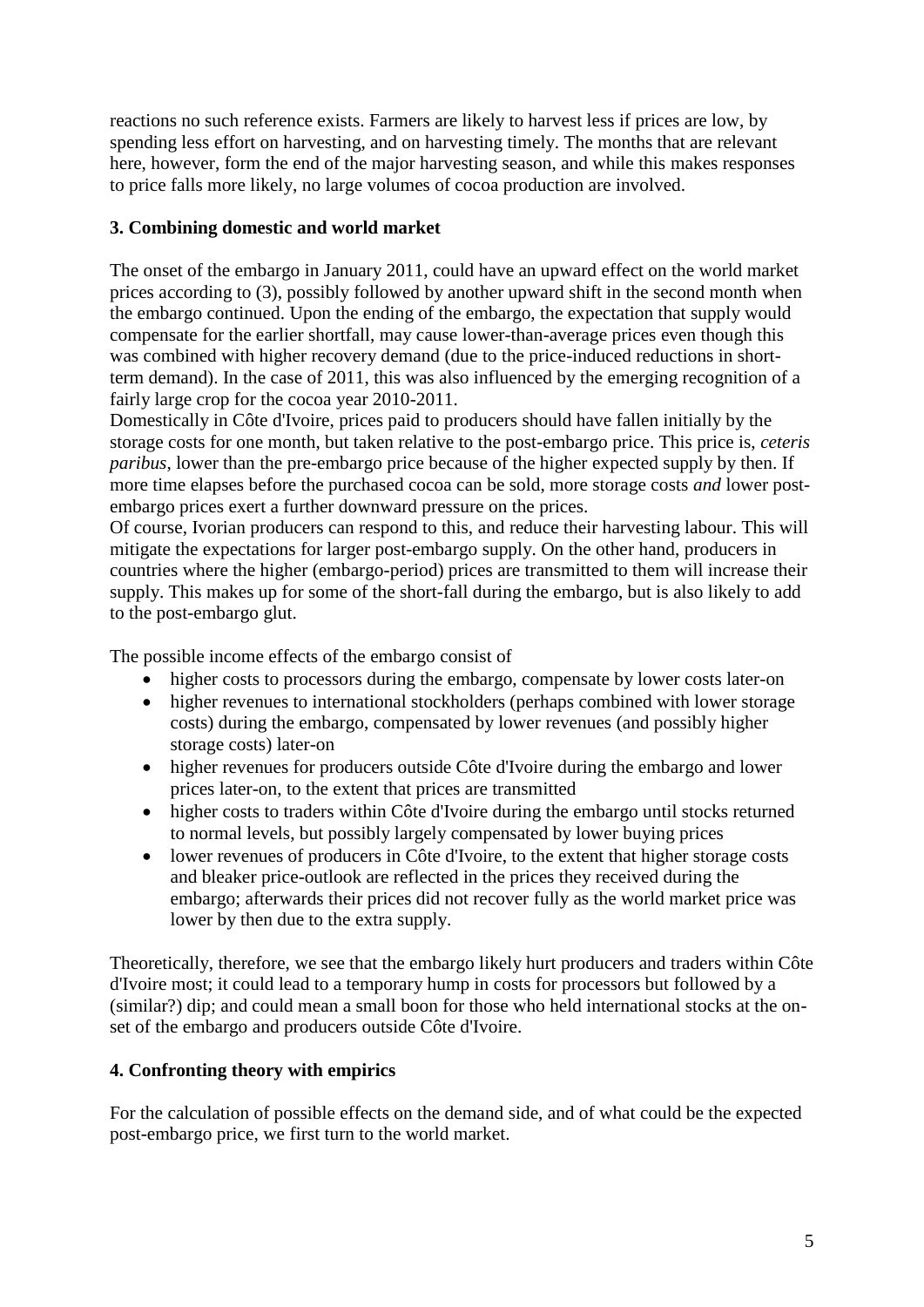What were relevant considerations for those that traded cocoa in January 2011? At the London and New York markets, the nearest delivery month is March. These are also the prices that form the base prices for the ICCO daily indicator price. Hence, the 'world market price' that responded to the embargo is the futures price for delivery by March 2011. Such 'delivery' (between apostrophes as physical delivery is rarely required) is potentially threatened by the embargo: some 40% of all traded cocoa comes from Côte d'Ivoire, and an embargo starting mid-January can affect supplies reaching the warehouses before March. Normally, some 10% of the annual imports from Côte d'Ivoire arrive in February (14% in January) in the EU; if half of this would be affected by the embargo (the other half being at sea when the embargo commenced), some 25 000 tons would not reach Europe on time, which is around a fifth of total monthly beans imports into the EU. Even when arrivals in the next month are uncertain, these amounts may appear small in comparison with the stocks in certified warehouses. These levels stood at 223 thousand tonnes in European warehouses at the end of February 2011. Hence, on this basis, no substantial rise in the (nearby) futures should have been expected from the embargo. An additional element is however the increased uncertainty about the prices. This uncertainty by itself might have led stock holders to hedge more than they otherwise would, thus temporarily increasing demand for futures contracts and thereby the price.

As it happened, prices in January, February and March were substantially above the levels that prevailed in earlier months.

To quantify the effect, we followed two approaches, one based on the futures prices, as reported by ICCO and IMF in US dollars, and one based on the actual values of imports of beans in the Netherlands in Euros.

We estimated prices in month *t* in relation to their past three months, a trend, and dummy variables for the months of the year, using data from January 1999 until December 2011. Table 1 gives the outcomes for the estimated coefficients.

|            | dependent variable    |          |             |          |
|------------|-----------------------|----------|-------------|----------|
|            | Unit import           |          | World       |          |
|            | value NL $\epsilon/t$ |          | market \$/t |          |
|            | Coef                  | St. Dev. | Coef        | St. Dev. |
| $p(t-1)$   | 0.69                  | 0.09     | 1.24        | 0.09     |
| $p(t-2)$   | 0.31                  | 0.10     | $-0.40$     | 0.14     |
| $p(t-3)$   | $-0.04$               | 0.09     | 0.10        | 0.09     |
| Trend      | 4.20                  | 3.12     | 9.91        | 6.12     |
| Jan        | 104.67                | 39.66    | $-82.08$    | 50.60    |
| Feb        | 82.97                 | 40.34    | $-20.50$    | 51.08    |
| Mar        | 77.48                 | 40.08    | $-130.37$   | 50.02    |
| Apr        | 84.46                 | 38.79    | $-109.98$   | 48.80    |
| May        | 34.90                 | 39.02    | $-110.25$   | 47.87    |
| Jun        | 68.31                 | 38.55    | $-49.98$    | 47.82    |
| Jul        | 57.43                 | 38.94    | $-51.26$    | 48.16    |
| Aug        | 59.43                 | 38.69    | $-132.57$   | 48.65    |
| Sep        | 23.90                 | 38.74    | $-84.30$    | 48.58    |
| Oct        | 57.31                 | 38.49    | $-134.44$   | 47.88    |
| <b>Nov</b> | 10.58                 | 38.86    | $-109.88$   | 47.94    |
| intercept  | $-48.77$              | 43.40    | 54.94       | 58.91    |

#### **Table 1. Regression outcomes for world market prices**

dependent variable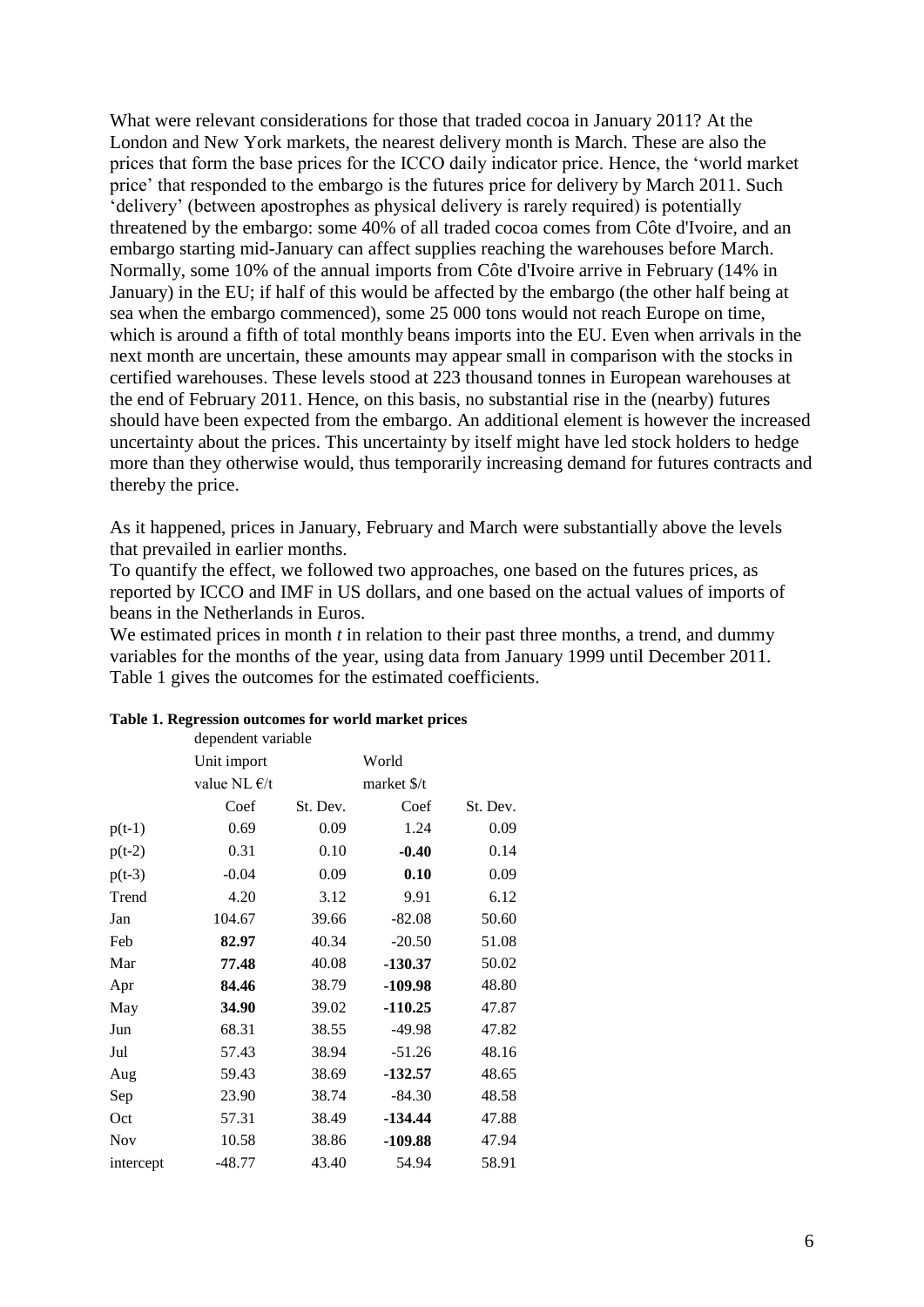| $R^2$ | 0.96 | 0.98 |
|-------|------|------|
| N     | 153  | 153  |

Based on this regression, we generated the prices that would have prevailed in 2011 by replacing the lagged values of the prices that appear on the RHS by their successive predicted values. This generates a 'counterfactual' price and the deviation between the actual prices and this dynamic simulation gives an indication of the possible effect that the embargo has had on the world market prices. Figure 1 shows the deviation in prices that occurred in the first 9 months of 2011. After September 2011, a new cocoa year starts and we considered the effects to have disappeared.



**Figures 1a,b Cocoa beans import prices The Netherlands, one-month forecast, and dynamic simulation 2011; Percentage deviation in 2011 between actual and dynamic simulation.**



**Figures 2a,b Cocoa beans market prices ICCO, one-month forecast, and dynamic simulation 2011; Percentage deviation in 2011 between actual and dynamic simulation.**

The estimated deviations are relative to the values that would have prevailed in 2011 in case no disturbances in the prices had occurred. The embargo is one of the possible disturbances. Hence the deviations may overestimate the effects of the embargo to the extent that other disturbances worked in the same direction. The two price series differ in two important respects: one is that market prices lead import prices by about a month, the other is that the Dutch import prices are in Euros and the world market prices in US dollars. The effects that could be due to the embargo are initially quite similar: Dutch import prices may have risen by up to 6% in March, and world market prices by up to 8% in February. The following months show very limited effects on the world market prices, while Dutch import prices fell particularly in July 2011 (-6.6%). Note that the residual standard deviations in the two regressions were  $\epsilon$ 98 and \$123, or 6.2% and 6.4% for the Dutch and the market data, respectively. Hence, estimated deviations were hardly significant.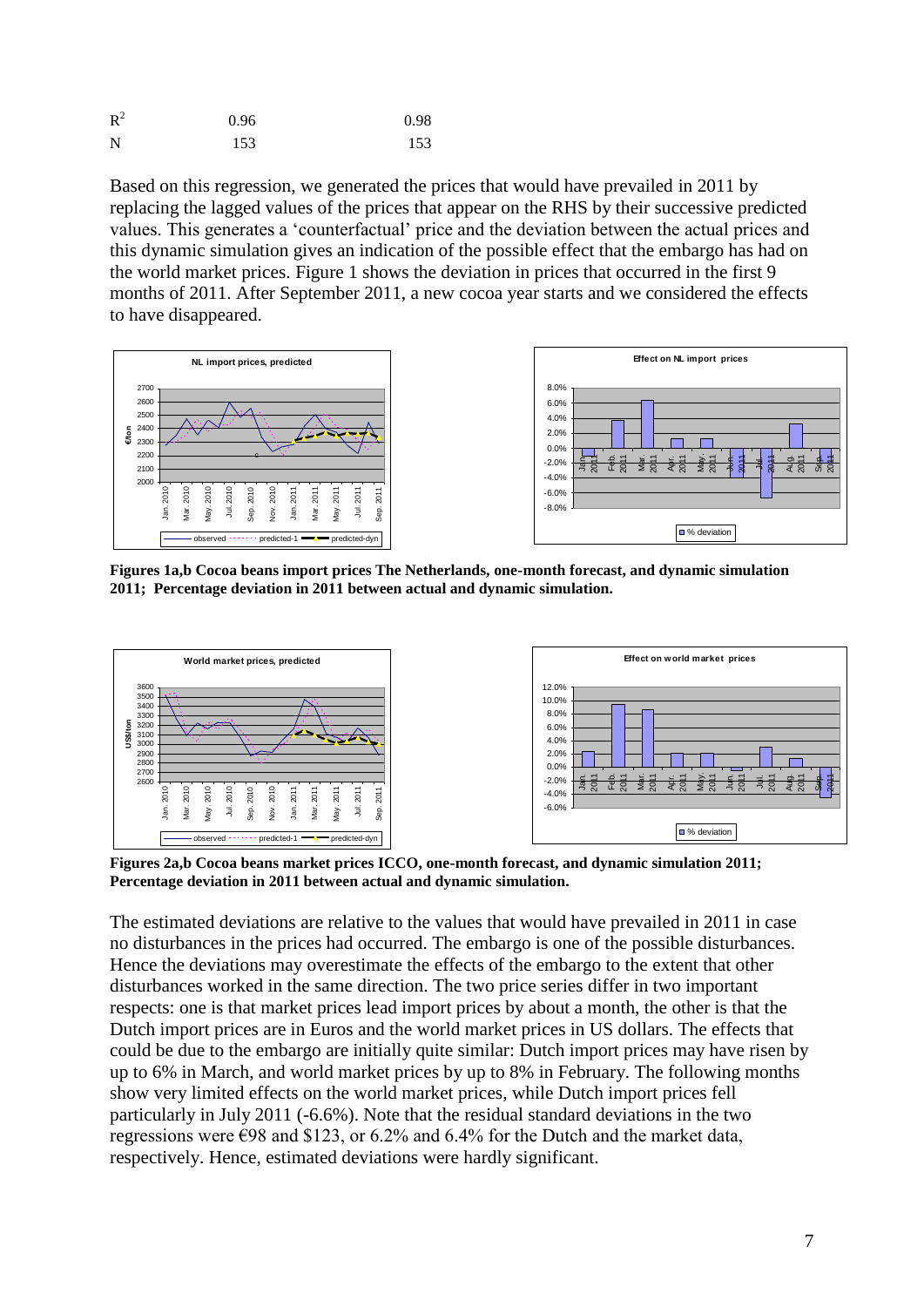The difference in the downward deviations later in the year, July in particular, can be explained by the nature of the two series. World market prices are for well-defined qualities, while imports pertain to all types of bean. July was a month with extremely high levels of imports, much of it coming from Côte d'Ivoire. And the quality (and therefore the price) of Ivorian exports was affected by the decision of Ivorian authority to "ease the export requirements for mid-crop beans to 125 beans per 100 grammes instead of the normal standard of 105 beans."(ICCO monthly market review, June 2011).

These lower prices can also be seen as a consequence of the embargo, as it helped Côte d'Ivoire to export the large stock of cocoa beans (ICCO's monthly market review mentions half a million tons), that had accumulated in the ports. Figure 3 shows how the shortfall in EU imports from Côte d'Ivoire (normally some 34% of all EU cocoa beans imports) in the early months of 2011 was compensated for in the summer months. The import data do not show, however, that Ivorian cocoa was particularly cheaper than other cocoa: imports from Côte d'Ivoire entered into the EU or the Netherlands at prices that were some 3-5% below the average price for the month and this held for all months of 2011.



**Figure 3 changes in the Ivorian import share, EU (Eurostat)**

#### *Effects within Côte d'Ivoire*

We now return to the effects on producer prices and we start with Côte d'Ivoire. The theoretical model would charge the producers for the longer storage of the beans, and it would relate the producer prices to the expected selling prices, that would prevail after the embargo. The post-embargo price can be derived from the Dutch price series and suggests that the cocoa that was bought during the embargo was eventually sold at prices that were some 5% below the normal prices.

To understand the other factors that depressed the producer price, we need to know the costs of storing cocoa for some extra months. An estimate of the extra storage costs has a high degree of uncertainty. The 2003 report to which BNETD contributed (Agkpo et al., 2005) documented the costs of storage (for 45 days) to be around 5% of the CIF value of cocoa (FCFA 57 out of 1193). These costs may increase with the volume that is stored. We take this 5% as representing the storage costs for one month in 2011. A decrease in prices at the export level by 5% may translate into much stronger decrease in producer prices: in more normal times, say 2010, producer prices were some 60% of the export price, and 5% of the latter price equals, therefore, 8.3% of the producer price. Two months additional storage alone would then lead to a fall in producer prices by 17%.

In addition, the basis for calculating producer prices shifts from what would be the likely price in the next month to the likely price three months ahead, and it would hinge on the assumption that the embargo would be ended by then with effects on the price level. This effect we estimated above to be (at most) 5%.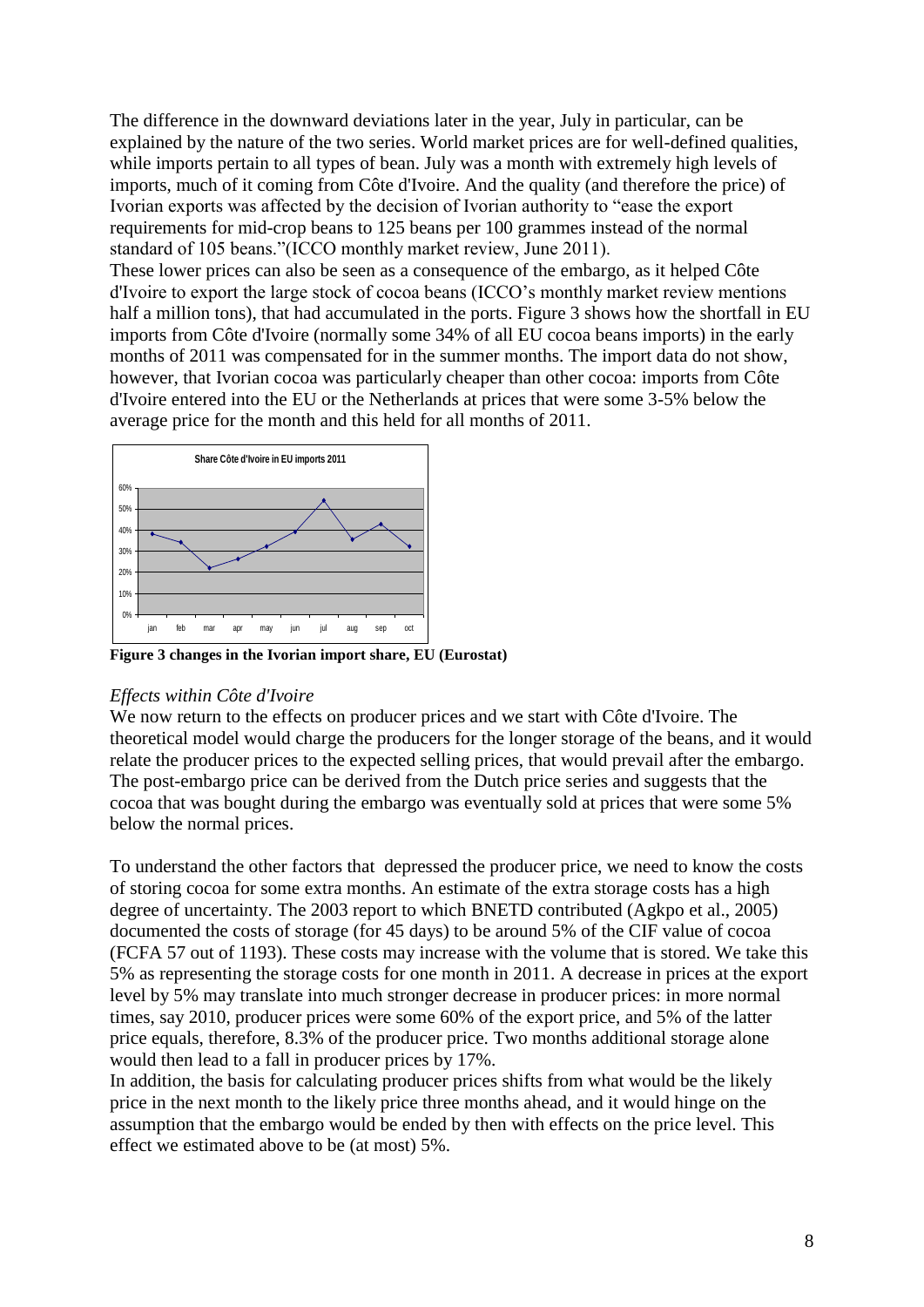Adding this 5% to the 8% discount per month of additional storage, and taking three months to be the average longer duration of storage, one should expect that producer prices came out at levels that were lower by about 30% of the export price, or (at 60% ratio of producer to export price) at 50% lower producer prices. That is, if traders had anticipated the duration of the embargo and its negative effect on subsequent prices correctly.

Producer price data were collected on a monthly basis by a team of the second author in the village of Ouragahio, close to Gagnoa in Côte d'Ivoire. Figure 4 shows the producer prices as share of the world market prices. In 2010, they amounted to some 60% of the world market price, but in 2011 the village prices fell to below 30% of this price in March, April before recovering to around 40% by September. This fall in prices is in line with the theory as explained above. In absolute terms, prices prevailing at the end of 2010 were close to 800 Cfa/kg and slid down to Cfa 404 per kg in April 2011. By September they had recovered to Cfa 511 per kg.

For the income of the producers, this fall in prices was hard, but most of their crop had already been sold: the peak production period is October-December and this crop they had sold at reasonable prices. In the months of February-March, they normally harvest the last pods of the main crop, about 3-10% of their total annual crop. In the months of April-August, they normally harvest the mid-crop that generates about 15% of their total annual crop in the old cocoa regions (slightly more in new pioneer regions where trees are younger and benefit more abundant rainfall, but these cases represent a low percentage of production and farmers). In addition, in 2010/11, due to an exceptionally favourable rainfall pattern, the harvest was abundant and came earlier than a normal year. Finally, at this stage, there is no evidence of famers producing less in response to the low prices.



**Figure 4. Producer prices in Ouragahio, Côte d'Ivoire as share of world market price.** 

Some confirmation of the low prices is given by the official price data from Côte d'Ivoire. The ICCO furnished the data on quarterly basis. Producer prices in the first three quarters of 2011, were 864, 669 and 604 franc per kg, which is not quite as low as reported in our village, but still more than 25% below prices prevailing at the end of 2010. These prices, however, are allegedly collected at the primary market level, at which prices are higher than at the very producer level.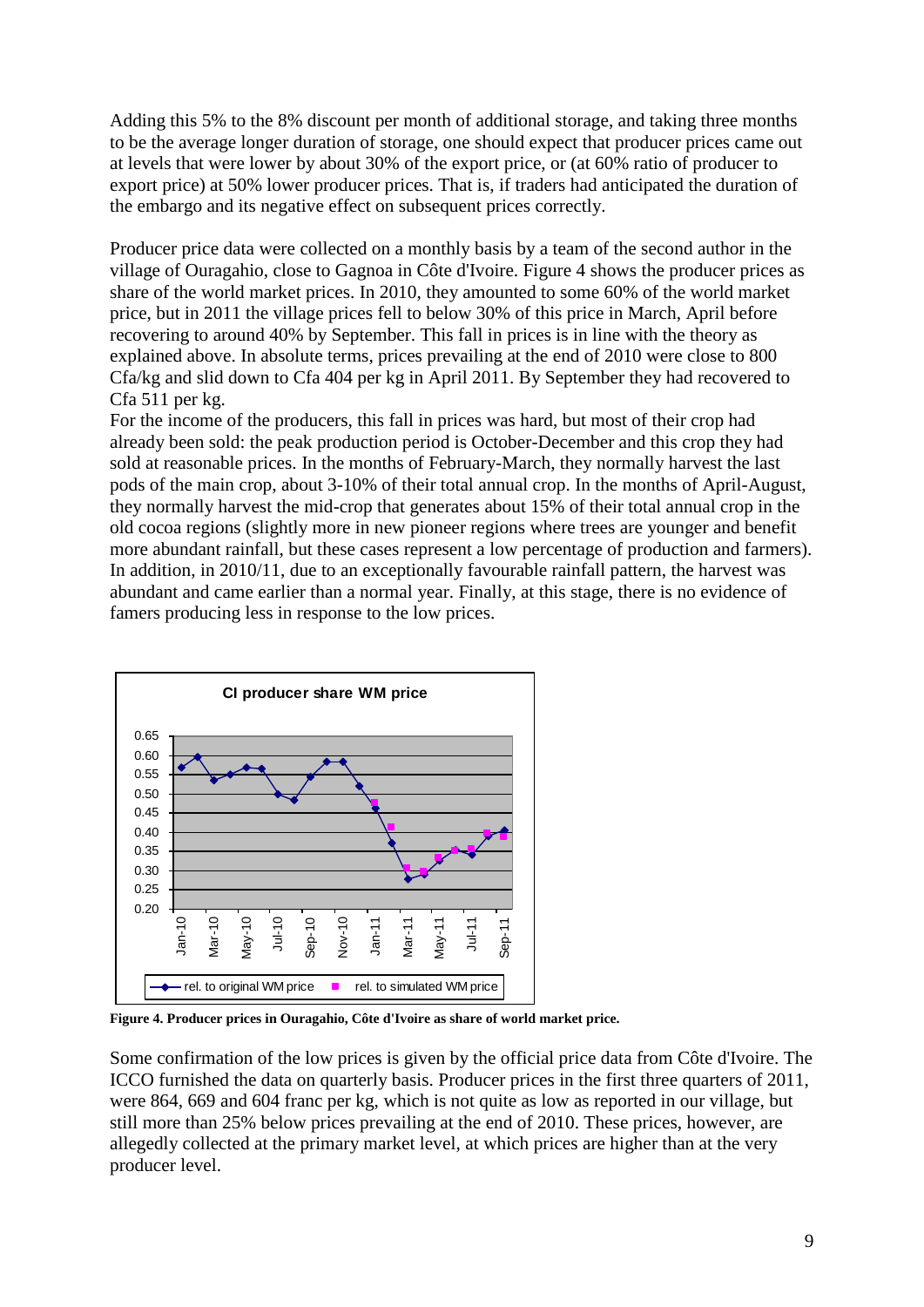This price development for producers can be compared with that for cocoa producers in Indonesia. Monthly data on prices were collected in the village of Noling in South Sulawesi. Figure 5 shows the prices in this village, translated into US\$/kg, and set against prices in Côte d'Ivoire (also at the left axis, also translated into US\$/kg) and at the world market (right axis).



**Figure 5. Producer prices and world market price of cocoa, 2010-2011**

Figure 5 shows how closely the producer prices in Sulawesi track the developments at the world market. When the world market prices edged upwards at the start of the embargo in January 2011, so did the Indonesian producer prices.

#### **5. Combining losers and winners**

We can now sketch the whole picture, at least in terms of price changes. A general comment is still in order: it is not certain that the changes in prices can (completely) be ascribed to the embargo, as other influences are not ruled out.

Among the gainers are the farmers in other parts of the world, including Indonesia. Their gains are some 5% of their production value in the months of February and March 2011. In Ghana, the world's second cocoa producer, the higher world market prices were not transmitted to the farmers, as Cocobod kept its recommended buying price unchanged.

Other gainers, at least initially, are those that held stocks at the start of the embargo which gained in value due to the higher world market prices. The European stocks in certified warehouses stood at 262 thousand tons at the end of 2010. They still held 167 thousand tons by the end of June 2011; this volume is some 100 thousand tonnes less than what was stored in June 2010. Hence, sales from stocks could have been 100 thousand tons larger than otherwise would have been the case. These extra sales are a gain only when they are made at prices higher than those at which they were bought or are replenished. This is probable in view of the higher prices prevailing when stocks were high than when stocks were low.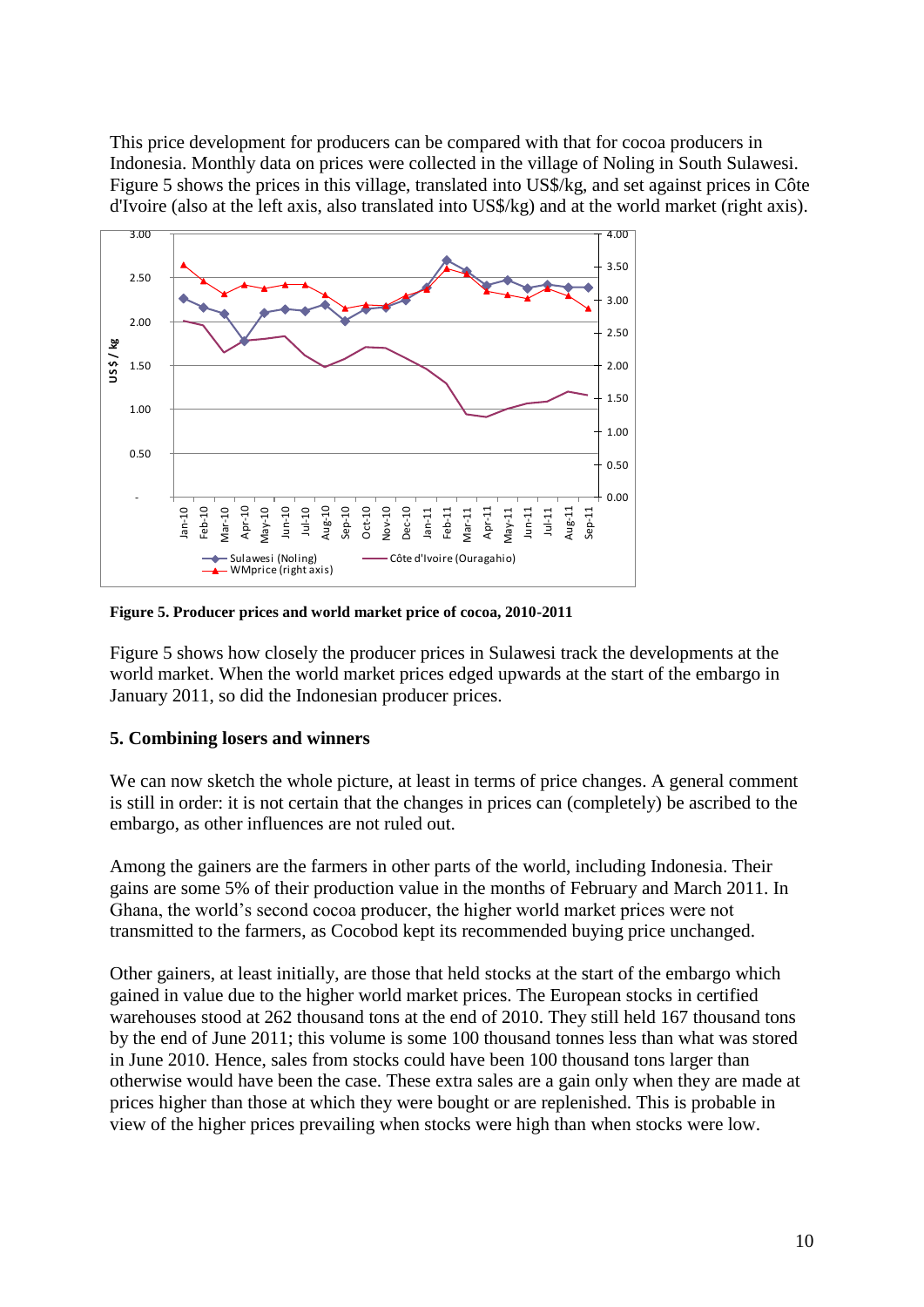Those that suffered from the embargo are on the demand side, namely those that paid (slightly) higher prices for cocoa, without being able to translate this into higher prices for the products they sold. It appears that European cocoa processors are in this group. Prices of cocoa products such as cocoa butter, powder and paste did not show movements similar to those of beans. Figure 6 shows this for Dutch imports of beans and exports of powder and butter.



**Figure 6. Netherlands' unit import and export values (€/ton), beans (right axis), powder, butter**

The gross margin between the combined butter and powder price and the beans price fell from January to March 2011 from  $\epsilon$ 2890 to  $\epsilon$ 2325, but such levels had also prevailed during most of 2009.

Important losers were those in Côte d'Ivoire who held stocks at the onset of the embargo. They may have bought at prices of say Cfa 800/kg, then were forced to stock this for some three months, and could sell it after the embargo ended at prices which did not cover these extra costs. According to ICCO (Monthly market review, June 2011) about half a million tonnes was accumulated at the ports of Côte d'Ivoire, of which 200 thousand tonnes appears to have arrived there during the embargo.

Finally, the group that experienced the strongest decline in prices were the Ivorian farmers. Their prices fell by some 50% in March and April 2011 and did not fully recover before the start of the next season. Small comfort was, that their main crop had already been sold. The mid-crop has, however, gained in importance over the last decade. Witness to this is that reported arrivals at the ports in Côte d'Ivoire stood at almost 900 thousand tonnes at the end of January 2011 while the cocoa year ended with a total (record) production of 1511 thousand tonnes. An important share of total production was therefore likely bought at very low farm gate prices, rendering them probably the main victims of the embargo.

### **References**